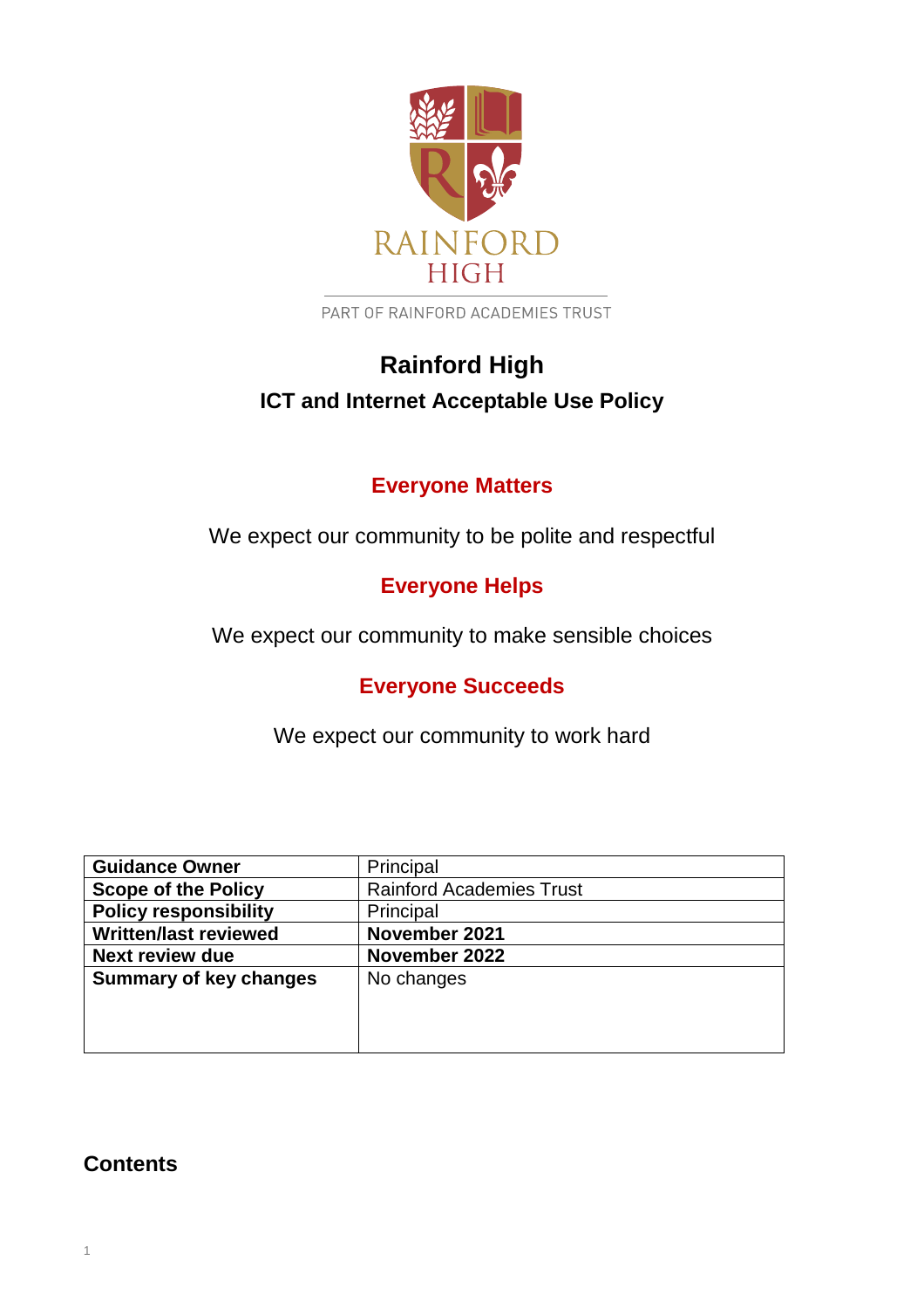| Appendix 4: Acceptable use agreement for younger pupils Error! Bookmark not defined.  |  |
|---------------------------------------------------------------------------------------|--|
| Appendix 4: Acceptable use agreement for staff, trustees, volunteers and visitors  16 |  |

## <span id="page-1-0"></span>**1. Introduction and aims**

ICT is an integral part of the way our school works, and is a critical resource for pupils, staff, trustees, volunteers and visitors. It supports teaching and learning, pastoral and administrative functions of the school.

However, the ICT resources and facilities our school uses also pose risks to data protection, online safety and safeguarding.

This policy aims to:

- Set guidelines and rules on the use of school ICT resources for staff, pupils, parents and trustees
- Establish clear expectations for the way all members of the school community engage with each other online
- Support the school's policy on data protection, online safety and safeguarding
- Prevent disruption to the school through the misuse, or attempted misuse, of ICT systems
- Support the school in teaching pupils safe and effective internet and ICT use

This policy covers all users of our school's ICT facilities, including trustees, staff, pupils, volunteers, contractors and visitors.

Breaches of this policy may be dealt with under our disciplinary policy/behaviour policy/staff discipline policy/staff code of conduct/etc.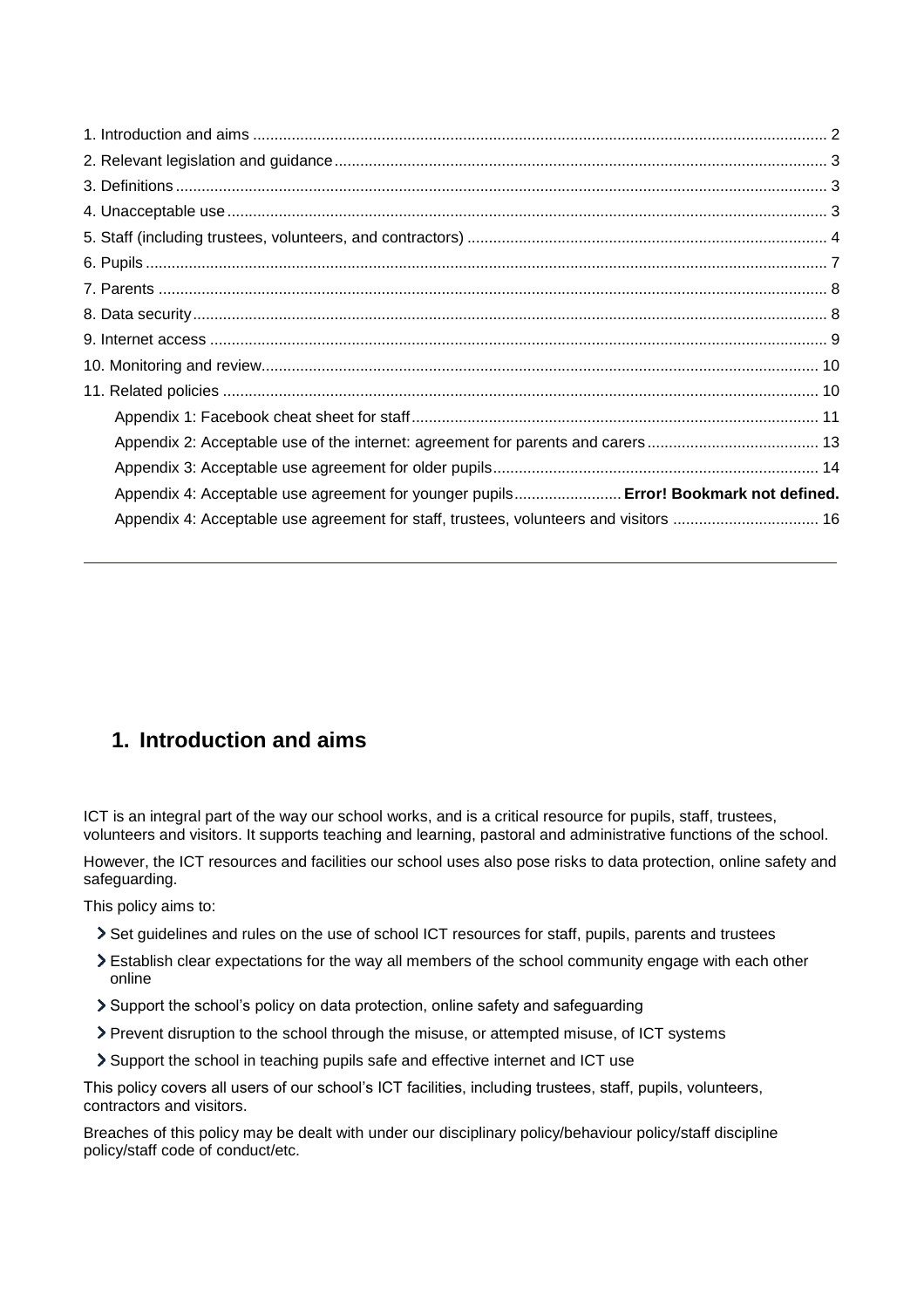## <span id="page-2-0"></span>**2. Relevant legislation and guidance**

This policy refers to, and complies with, the following legislation and guidance:

- > [Data Protection Act 2018](http://www.legislation.gov.uk/ukpga/2018/12/contents/enacted)
- > [The General Data Protection Regulation](https://eur-lex.europa.eu/legal-content/EN/TXT/HTML/?uri=CELEX:32016R0679)
- [Computer Misuse Act 1990](https://www.legislation.gov.uk/ukpga/1990/18/contents)
- [Human Rights Act 1998](https://www.legislation.gov.uk/ukpga/1998/42/contents)
- [The Telecommunications \(Lawful Business Practice\) \(Interception of Communications\) Regulations 2000](https://www.legislation.gov.uk/uksi/2000/2699/regulation/3/made)
- [Education Act 2011](http://www.legislation.gov.uk/ukpga/2011/21/section/2/enacted)
- [Freedom of Information Act 2000](https://www.legislation.gov.uk/ukpga/2000/36/contents)
- > [The Education and Inspections Act 2006](https://www.legislation.gov.uk/ukpga/2006/40/part/7/chapter/1)
- **Xeeping Children Safe in Education 2018**
- [Searching, screening and confiscation: advice for schools](https://www.gov.uk/government/publications/searching-screening-and-confiscation)

## <span id="page-2-1"></span>**3. Definitions**

- **"ICT facilities":** includes all facilities, systems and services including but not limited to network infrastructure, desktop computers, laptops, tablets, phones, music players or hardware, software, websites, web applications or services, and any device system or service which may become available in the future which is provided as part of the ICT service
- **"Users":** anyone authorised by the school to use the ICT facilities, including trustees, staff, pupils, volunteers, contractors and visitors
- **"Personal use":** any use or activity not directly related to the users' employment, study or purpose
- **"Authorised personnel":** employees authorised by the school to perform systems administration and/or monitoring of the ICT facilities
- **"Materials":** files and data created using the ICT facilities including but not limited to documents, photos, audio, video, printed output, web pages, social networking sites, and blogs

## <span id="page-2-2"></span>**4. Unacceptable use**

The following is considered unacceptable use of the school's ICT facilities by any member of the school community. Any breach of this policy may result in disciplinary or behaviour proceedings (see section 4.2 below).

Unacceptable use of the school's ICT facilities includes:

- Using the school's ICT facilities to breach intellectual property rights or copyright
- Using the school's ICT facilities to bully or harass someone else, or to promote unlawful discrimination
- > Breaching the school's policies or procedures
- Any illegal conduct, or statements which are deemed to be advocating illegal activity
- Accessing, creating, storing, linking to or sending material that is pornographic, offensive, obscene or otherwise inappropriate
- Activity which defames or disparages the school, or risks bringing the school into disrepute
- Sharing confidential information about the school, its pupils, or other members of the school community
- Connecting any device to the school's ICT network without approval from authorised personnel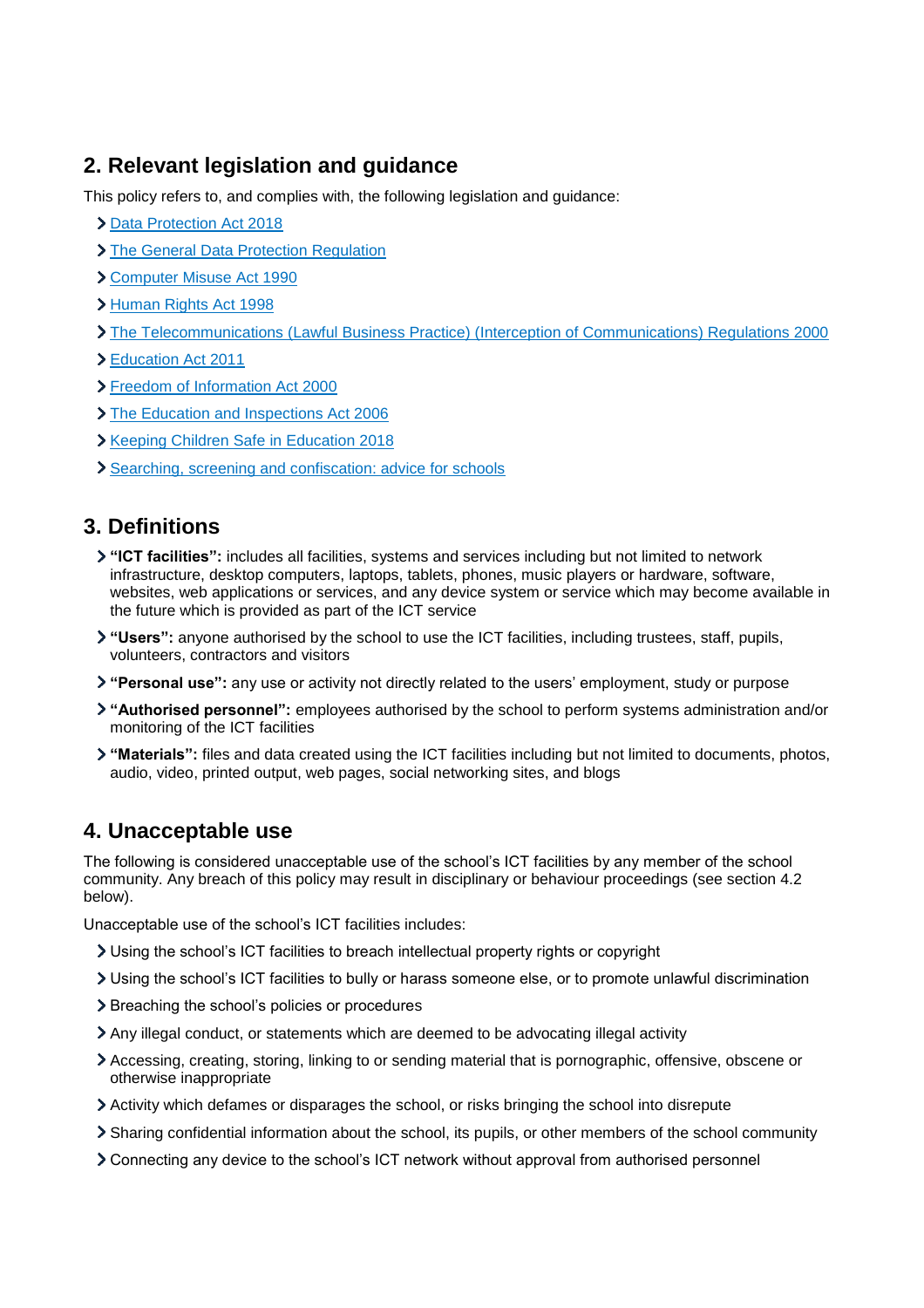- Setting up any software, applications or web services on the school's network without approval by authorised personnel, or creating or using any program, tool or item of software designed to interfere with the functioning of the ICT facilities, accounts or data
- Gaining, or attempting to gain, access to restricted areas of the network, or to any password-protected information, without approval from authorised personnel
- Allowing, encouraging, or enabling others to gain (or attempt to gain) unauthorised access to the school's ICT facilities
- Causing intentional damage to ICT facilities
- Removing, deleting or disposing of ICT equipment, systems, programs or information without permission by authorised personnel
- Causing a data breach by accessing, modifying, or sharing data (including personal data) to which a user is not supposed to have access, or without authorisation
- Using inappropriate or offensive language
- Promoting a private business, unless that business is directly related to the school
- Using websites or mechanisms to bypass the school's filtering mechanisms

This is not an exhaustive list. The school reserves the right to amend this list at any time. The Principal will use professional judgement to determine whether any act or behaviour not on the list above is considered unacceptable use of the school's ICT facilities.

#### **4.1 Exceptions from unacceptable use**

Where the use of school ICT facilities is required for a purpose that would otherwise be considered an unacceptable use, exemptions to the policy may be granted at the Principal's discretion.

A written request must be submitted to Mr Young for discussion at the leadership meeting.

#### **4.2 Sanctions**

Pupils and staff who engage in any of the unacceptable activity listed above may face disciplinary action in line with the school's policies on behaviour for learning and exclusions.

Students who use school equipment in an inappropriate way will have their account suspended pending an investigation to assess the severity of the case.

- Rainford High Behaviour for Learning Policy
- Rainford Exclusions Policy

## <span id="page-3-0"></span>**5. Staff (including Trustees, volunteers, and contractors)**

### **5.1 Access to school ICT facilities and materials**

The school's network manager manages access to the school's ICT facilities and materials for school staff, once the GDPR forms are processed by admin support. That includes, but is not limited to:

- Computers, tablets and other devices
- Access permissions for certain programmes or files

Staff will be provided with unique log-in/account information and passwords that they must use when accessing the school's ICT facilities.

Staff who have access to files they are not authorised to view or edit, or who need their access permissions updated or changed, should contact Agilisys via the helpdesk.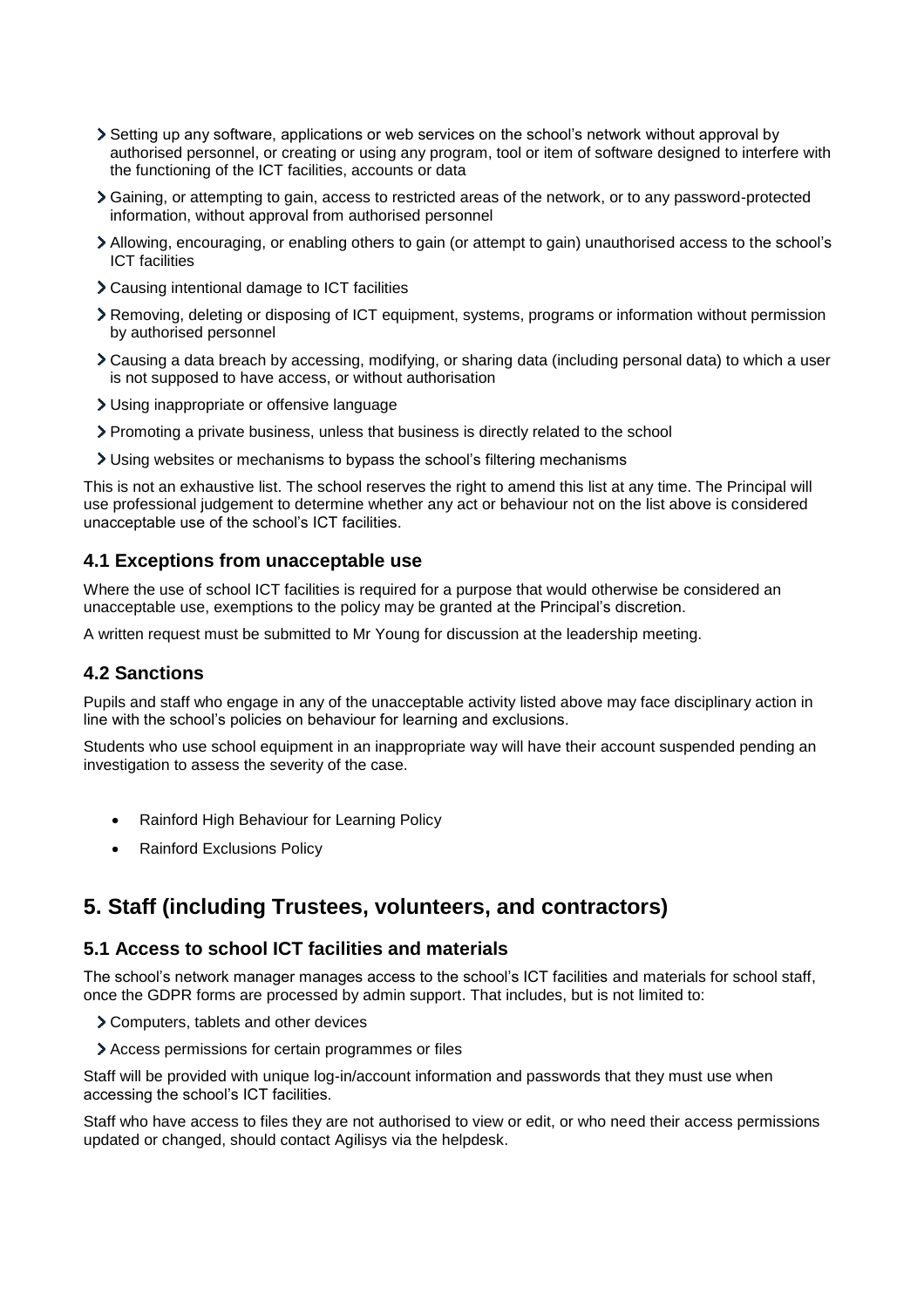#### **5.1.1 Use of phones and email**

The school provides each member of staff with an email address.

This email account should be used for work purposes only.

All work-related business should be conducted using the email address the school has provided.

Staff must not share their personal email addresses with parents and pupils, and must not send any workrelated materials using their personal email account.

Staff must take care with the content of all email messages, as incorrect or improper statements can give rise to claims for discrimination, harassment, defamation, breach of confidentiality or breach of contract.

Email messages are required to be disclosed in legal proceedings or in response to requests from individuals under the Data Protection Act 2018 in the same way as paper documents. Deletion from a user's inbox does not mean that an email cannot be recovered for the purposes of disclosure. All email messages should be treated as potentially retrievable.

Staff must take extra care when sending sensitive or confidential information by email. Any attachments containing sensitive or confidential information should be encrypted so that the information is only accessible by the intended recipient.

If staff receive an email in error, the sender should be informed and the email deleted. If the email contains sensitive or confidential information, the user must not make use of that information or disclose that information.

If staff send an email in error which contains the personal information of another person, they must inform the network manager and Data Protection Officer immediately and follow the schools data breach procedure.

Staff must not give their personal phone numbers to parents or pupils. Staff must use phones provided by the school to conduct all work-related business.

School phones must not be used for personal matters.

Staff who are provided with mobile phones as equipment for their role must abide by the same rules for ICT acceptable use as set out in section 4.

The school can record in-coming and out-going phone conversations.

- If you record calls, callers **must** be made aware that the conversation is being recorded and the reasons for doing so.
- Explain when you record phone conversations and why.

Staff who would like to record a phone conversation should speak to Mr Kenyon for authorisation.

All non-standard recordings of phone conversations must be pre-approved, and consent obtained from all parties involved.

Calls are not recorded as a matter of course, but there are some exceptional circumstances where a call recording may be useful or required, for instance:

- Concerning phone calls with parents, e.g. aggressive or threatening behaviour
- Discussing a formal complaint over the phone
- Taking advice from professionals

Approval to record such calls is needed from Mr Kenyon.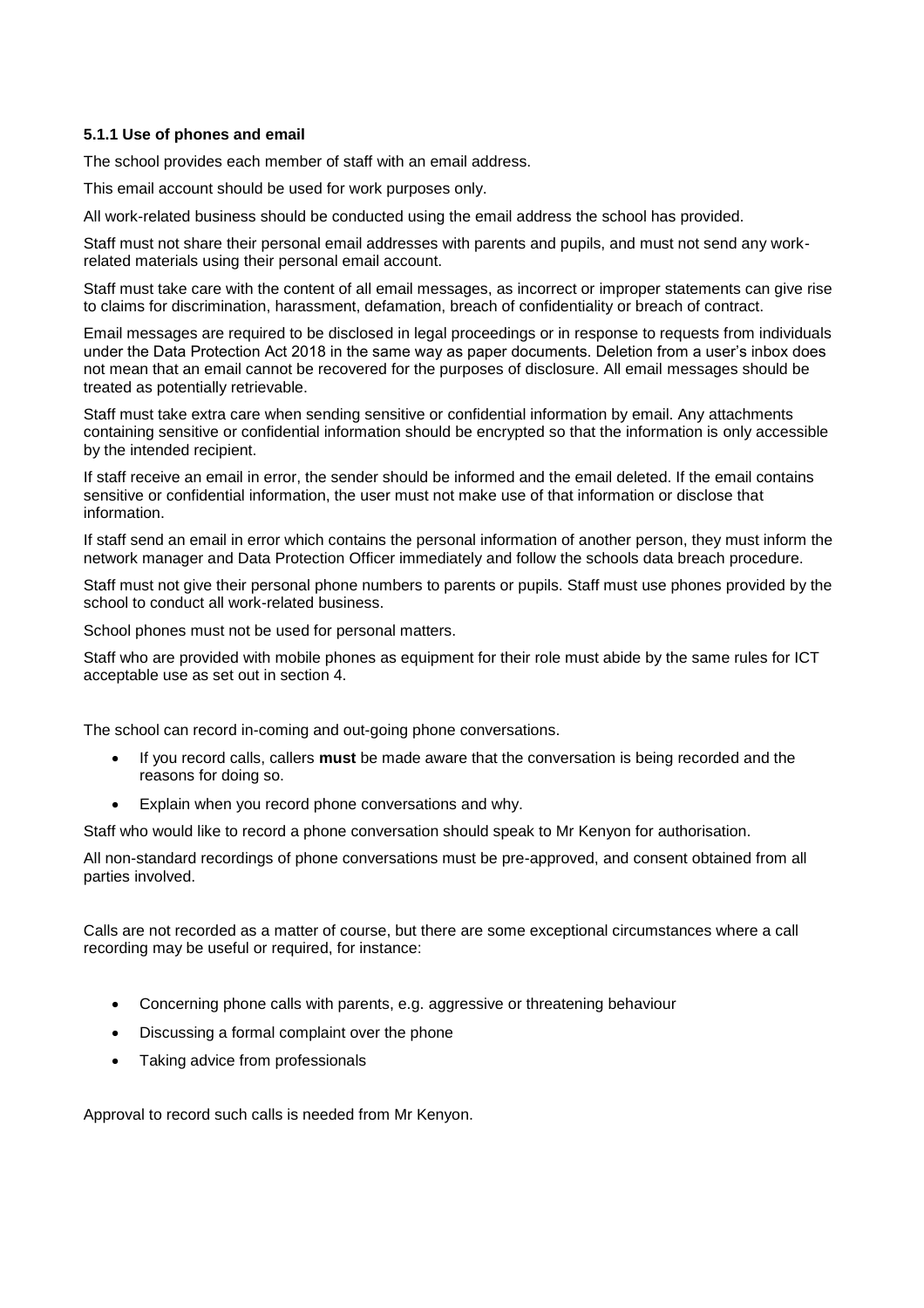## **5.2 Personal use**

Staff are permitted to occasionally use school ICT facilities for personal use subject to certain conditions set out below. Personal use of ICT facilities must not be overused or abused. The Principal may withdraw permission for it at any time or restrict access at their discretion.

Personal use is permitted provided that such use:

- Does not take place during teaching, management or PPA time
- Does not constitute 'unacceptable use', as defined in section 4
- > Takes place when no pupils are present
- Does not interfere with their jobs, or prevent other staff or pupils from using the facilities for work or educational purposes

Staff may not use the school's ICT facilities to store personal non-work-related information or materials (such as music, videos, or photos).

Staff should be aware that use of the school's ICT facilities for personal use may put personal communications within the scope of the school's ICT monitoring activities (see section 5.5). Where breaches of this policy are found, disciplinary action may be taken.

Staff are also permitted to use their personal devices (such as mobile phones or tablets) as long as data protection is adhered to. Bringing your own device is done so at your own risk and all data should be encrypted on any device.

Staff should be aware that personal use of ICT (even when not using school ICT facilities) can impact on their employment by, for instance putting personal details in the public domain, where pupils and parents could see them.

Staff should take care to follow the school's guidelines on social media (see appendix 1) and use of email (see section 5.1.1) to protect themselves online and avoid compromising their professional integrity.

#### **5.2.1 Personal social media accounts**

Members of staff should ensure that their use of social media, either for work or personal purposes, is appropriate at all times.

The school has guidelines for staff on appropriate security settings for Facebook accounts (see appendix 1).

#### **5.3 Remote access**

We allow staff to access the school's ICT facilities and materials remotely.

This access can gained using a VPN link that is available through the school website:

- > The remote access is managed by Agilisys
- > Security arrangements
- > Protocols for remote access
- > Link on school website.

Staff accessing the school's ICT facilities and materials remotely must abide by the same rules as those accessing the facilities and materials on-site. Staff must be particularly vigilant if they use the school's ICT facilities outside the school and take such precautions as the Network manager may require from time to time against importing viruses or compromising system security.

Our ICT facilities contain information which is confidential and/or subject to data protection legislation. Such information must be treated with extreme care and in accordance with our data protection policy.

[http://rainford.org.uk/wp-content/uploads/2019/02/Data-protection-policy\\_.pdf](http://rainford.org.uk/wp-content/uploads/2019/02/Data-protection-policy_.pdf)

## **5.4 School social media accounts**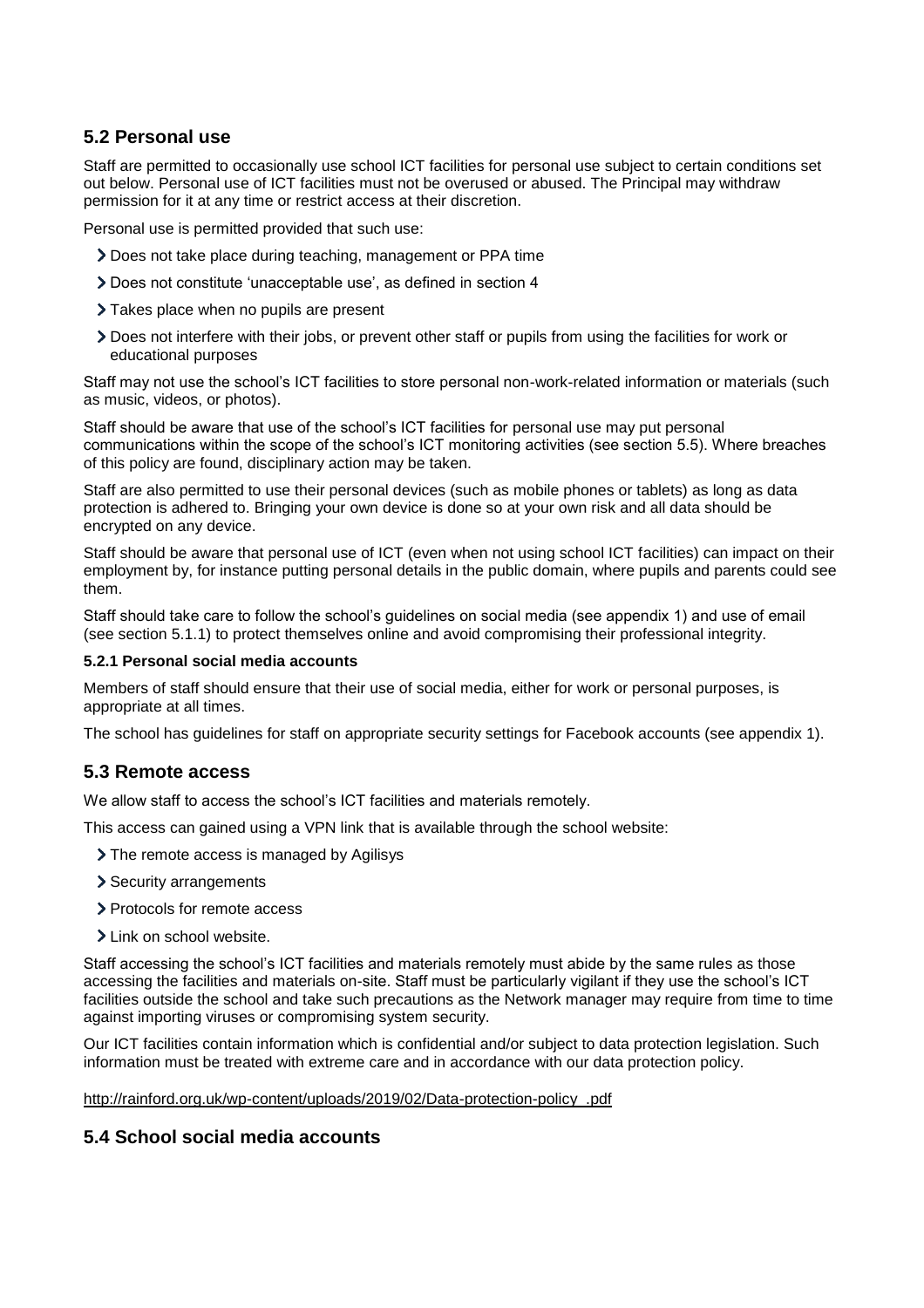The school has an official Facebook/Twitter/etc. page, managed by Laura Wall. Staff members who have not been authorised to manage, or post to, the account, must not access, or attempt to access the account.

The school has guidelines for what can and cannot be posted on its social media accounts. Those who are authorised to manage the account must ensure they abide by these guidelines at all times.

#### **5.5 Monitoring of school network and use of ICT facilities**

The school reserves the right to monitor the use of its ICT facilities and network. This includes, but is not limited to, monitoring of:

- > Internet sites visited
- > Bandwidth usage
- > Email accounts
- > Telephone calls
- User activity/access logs
- > Any other electronic communications

Only authorised ICT staff may inspect, monitor, intercept, assess, record and disclose the above, to the extent permitted by law.

The school monitors ICT use in order to:

- Obtain information related to school business
- Investigate compliance with school policies, procedures and standards
- Ensure effective school and ICT operation
- Conduct training or quality control exercises
- > Prevent or detect crime
- Comply with a subject access request, Freedom of Information Act request, or any other legal obligation

## <span id="page-6-0"></span>**6. Pupils**

#### **6.1 Access to ICT facilities**

- "Computers and equipment in the school's ICT suite are available to pupils only under the supervision of staff"
- "Specialist ICT equipment, such as that used for music or design and technology must only be used under the supervision of staff"
- > "Pupils will be provided with an account linked to Rainford Connect, which they can access from any device by using the following URL<https://connect.rainford.org.uk/>
- "Sixth-form pupils can use the computers in the college area independently for educational purposes only"

### **6.2 Search and deletion**

Under the Education Act 2011, and in line with the Department for Education's [guidance on searching,](https://www.gov.uk/government/publications/searching-screening-and-confiscation)  [screening and confiscation,](https://www.gov.uk/government/publications/searching-screening-and-confiscation) the school has the right to search pupils' phones, computers or other devices for pornographic images or any other data or items banned under school rules or legislation.

The school can, and will, delete files and data found on searched devices if we believe the data or file has been, or could be, used to disrupt teaching or break the school's rules.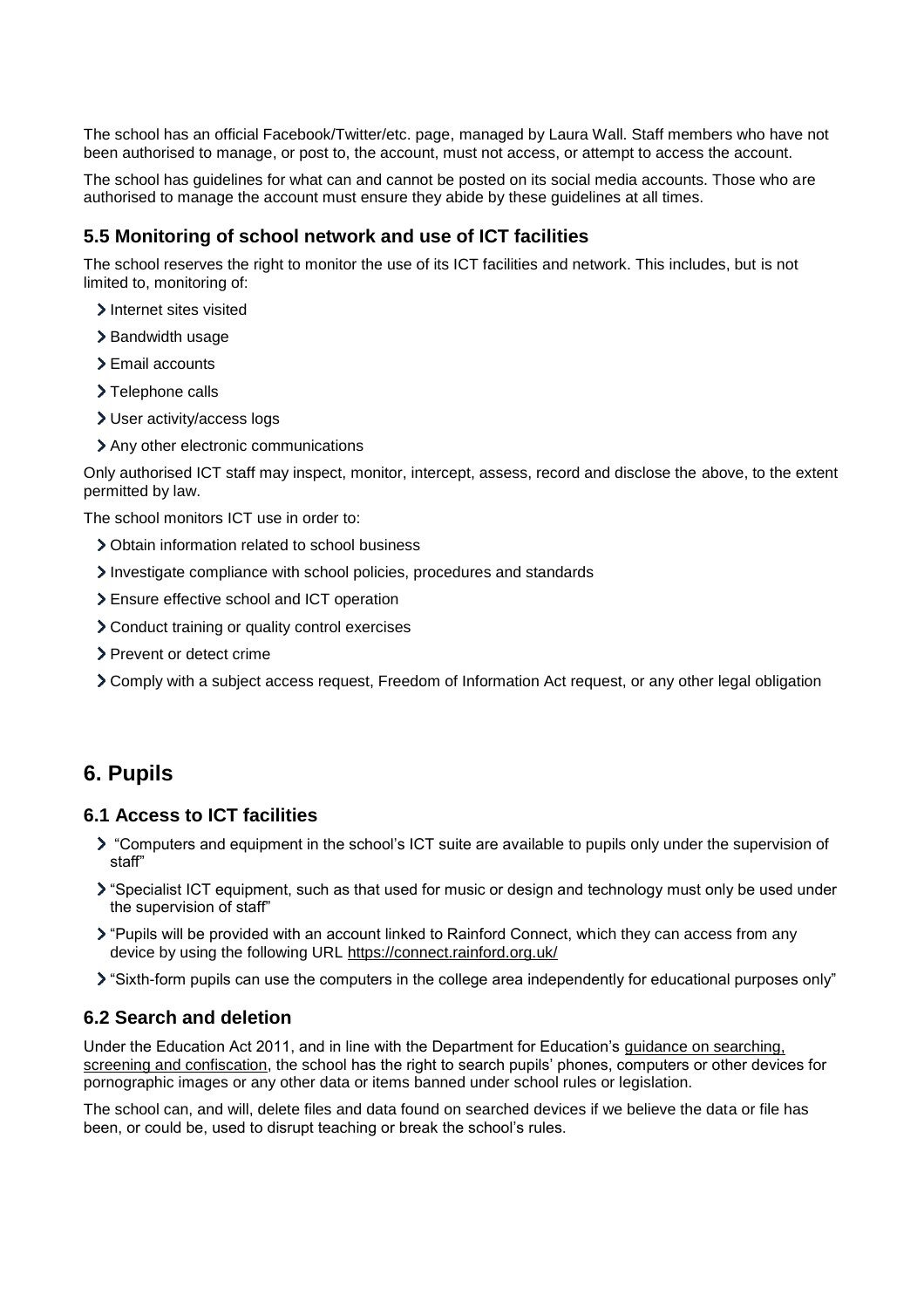## **6.3 Unacceptable use of ICT and the internet outside of school**

The school will sanction pupils, in line with the behaviour for learning policy if a pupil engages in any of the following **at any time** (even if they are not on school premises):

- Using ICT or the internet to breach intellectual property rights or copyright
- Using ICT or the internet to bully or harass someone else, or to promote unlawful discrimination
- > Breaching the school's policies or procedures
- Any illegal conduct, or statements which are deemed to be advocating illegal activity
- Accessing, creating, storing, linking to or sending material that is pornographic, offensive, obscene or otherwise inappropriate
- Activity which defames or disparages the school, or risks bringing the school into disrepute
- Sharing confidential information about the school, other pupils, or other members of the school community
- Gaining or attempting to gain access to restricted areas of the network, or to any password protected information, without approval from authorised personnel
- Allowing, encouraging, or enabling others to gain (or attempt to gain) unauthorised access to the school's ICT facilities
- Causing intentional damage to ICT facilities or materials
- Causing a data breach by accessing, modifying, or sharing data (including personal data) to which a user is not supposed to have access, or without authorisation
- Using inappropriate or offensive language

## <span id="page-7-0"></span>**7. Parents**

### **7.1 Access to ICT facilities and materials**

Parents do not have access to the school's ICT facilities as a matter of course.

However, parents working for, or with, the school in an official capacity (for instance, as a volunteer or as a member of the PTA) may be granted an appropriate level of access, or be permitted to use the school's facilities at the Principal's discretion.

Where parents are granted access in this way, they must abide by this policy as it applies to staff.

## **7.2 Communicating with or about the school online**

We believe it is important to model for pupils, and help them learn, how to communicate respectfully with, and about, others online.

Parents play a vital role in helping model this behaviour for their children, especially when communicating with the school through our website and social media channels.

We ask parents to sign the agreement in appendix 2.

## <span id="page-7-1"></span>**8. Data security**

The school takes steps to protect the security of its computing resources, data and user accounts. However, the school cannot guarantee security. Staff, pupils, parents and others who use the school's ICT facilities should use safe computing practices at all times.

#### **8.1 Passwords**

All users of the school's ICT facilities should set strong passwords for their accounts and keep these passwords secure.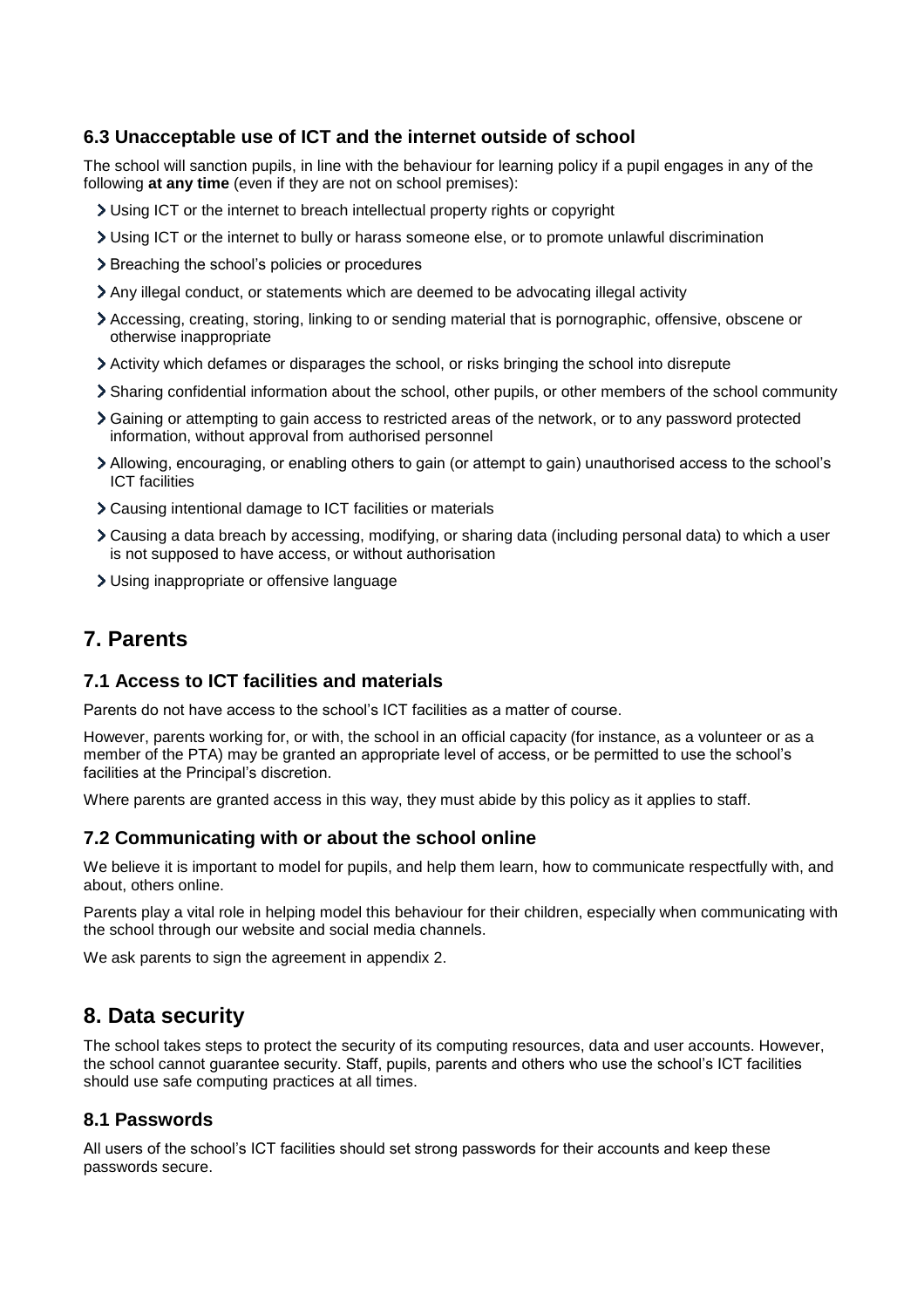Users are responsible for the security of their passwords and accounts, and for setting permissions for accounts and files they control.

Members of staff or pupils who disclose account or password information may face disciplinary action. Parents or volunteers who disclose account or password information may have their access rights revoked.

#### **8.2 Software updates, firewalls, and anti-virus software**

All of the school's ICT devices that support software updates, security updates, and anti-virus products will be configured to perform such updates regularly or automatically.

Users must not circumvent or make any attempt to circumvent the administrative, physical and technical safeguards we implement and maintain to protect personal data and the school's ICT facilities.

Any personal devices using the school's network must all be configured in this way.

#### **8.3 Data protection**

All personal data must be processed and stored in line with data protection regulations and the school's data protection policy.

[http://rainford.org.uk/wp-content/uploads/2019/02/Data-protection-policy\\_.pdf](http://rainford.org.uk/wp-content/uploads/2019/02/Data-protection-policy_.pdf)

#### **8.4 Access to facilities and materials**

All users of the school's ICT facilities will have clearly defined access rights to school systems, files and devices.

These access rights are managed by IT support staff (Agilysis)

Users should not access, or attempt to access, systems, files or devices to which they have not been granted access. If access is provided in error, or if something a user should not have access to is shared with them, they should alert the network manager immediately.

Users should always log out of systems and lock their equipment when they are not in use to avoid any unauthorised access. Equipment and systems should always be logged out of and closed down completely at the end of each working day.

#### **8.5 Encryption**

The school ensures that its devices and systems have an appropriate level of encryption.

School staff may only use personal devices (including computers and USB drives) to access school data, work remotely, or take personal data (such as pupil information) out of school if they have been specifically authorised to do so by the principal.

Use of such personal devices will only be authorised if the devices have appropriate levels of security and encryption, as defined by the network manager.

## <span id="page-8-0"></span>**9. Internet access**

The school wireless internet connection is secured.

Students can access the wifi network on their devices.

Filtering isn't fool proof and if a student comes across content that is inappropriate then they need to report this to any member of staff or email the Agilysis team using [sysman@rainford.org.uk](mailto:sysman@rainford.org.uk)

#### **9.1 Pupils**

Wi-Fi is available across the school. School Wi-Fi is filtered and managed by the London grid and students can access the Wi-Fi by logging on using their school credentials.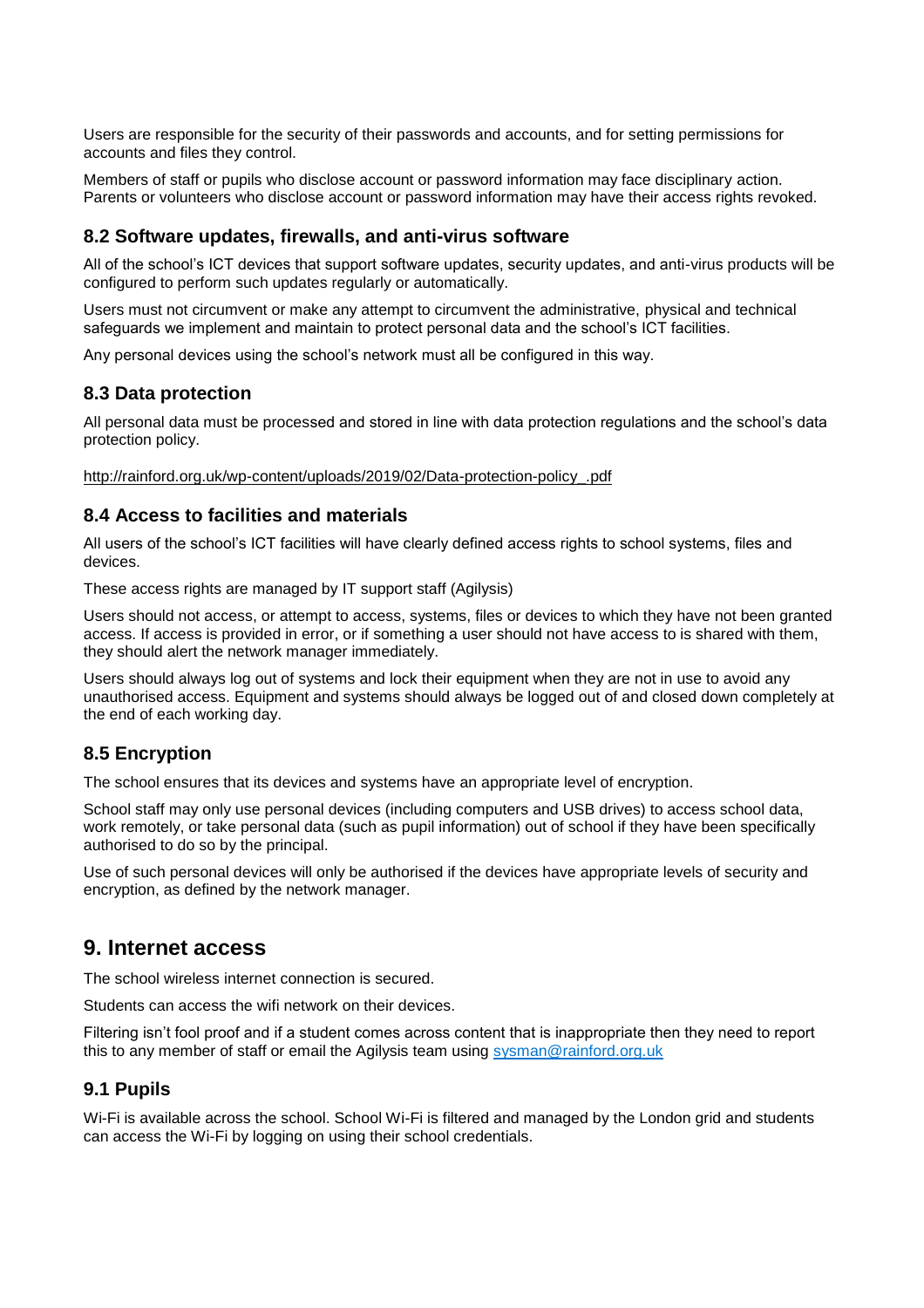## **9.2 Parents and visitors**

Parents and visitors to the school will not be permitted to use the school's wifi unless specific authorisation is granted by the Principal.

The Principal will only grant authorisation if:

- Parents are working with the school in an official capacity (e.g. as a volunteer or as a member of the PTA)
- Visitors need to access the school's wifi in order to fulfil the purpose of their visit (for instance, to access materials stored on personal devices as part of a presentation or lesson plan)

Staff must not give the wifi password to anyone who is not authorised to have it. Doing so could result in disciplinary action.

## <span id="page-9-0"></span>**10. Monitoring and review**

The Principal and Network manager monitor the implementation of this policy, including ensuring that it is updated to reflect the needs and circumstances of the school.

This policy will be reviewed every two years.

The board of trustees is responsible for approving this policy.

## <span id="page-9-1"></span>**11. Related policies**

This policy should be read alongside the school's policies on:

- Online safety
- Safeguarding and child protection
- **Behaviour for Learning**
- Staff discipline
- Data protection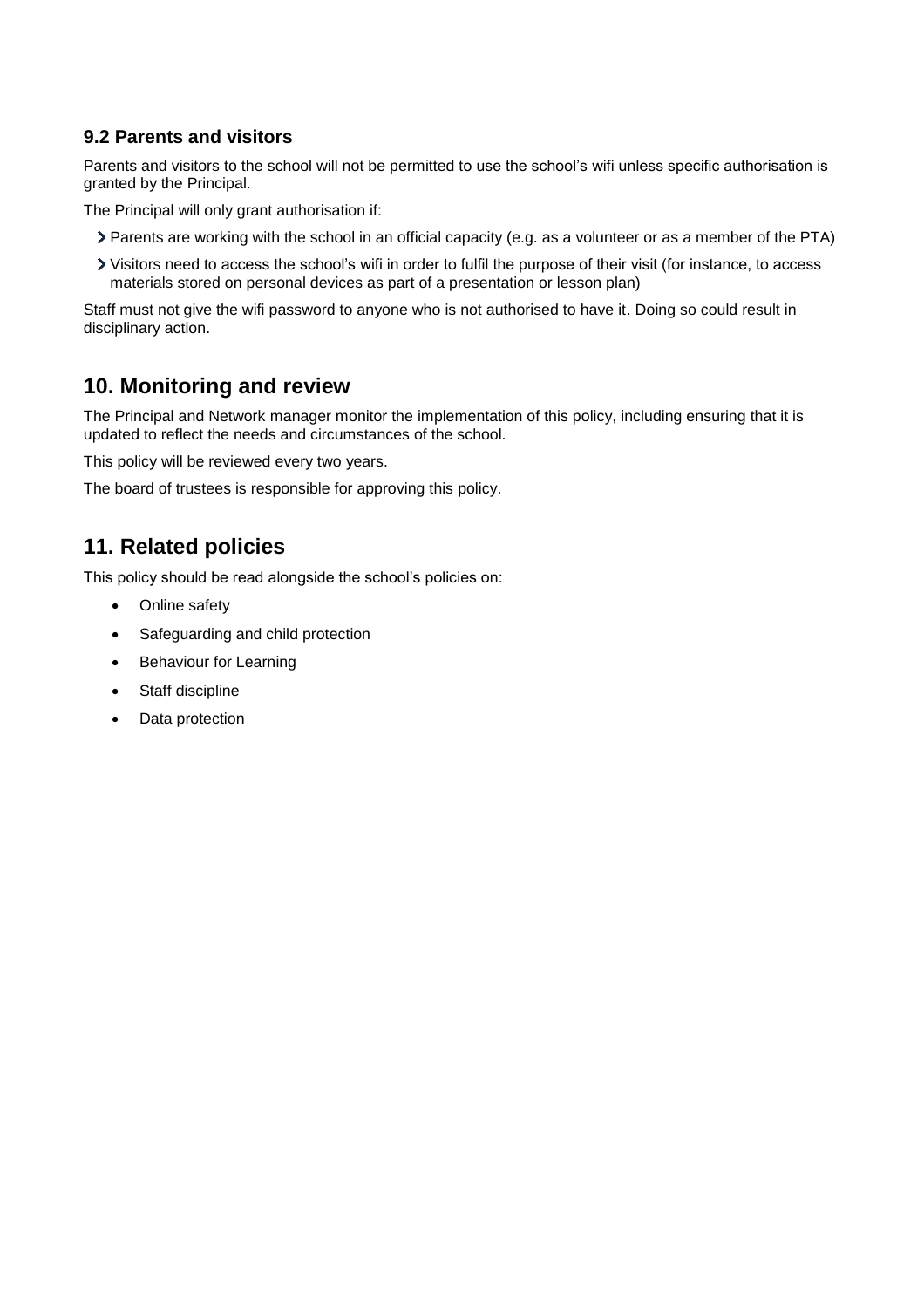## **Don't accept friend requests from pupils on social media**

#### <span id="page-10-0"></span>**10 rules for school staff on social media**

- 1. Change your display name use your first and middle name, use a maiden name, or put your surname backwards instead
- 2. Change your profile picture to something unidentifiable, or if not, ensure that the image is professional
- 3. Check your privacy settings regularly
- 4. Be careful about tagging other staff members in images or posts
- 5. Don't share anything publicly that you wouldn't be just as happy showing your pupils
- 6. Don't use social media sites during school hours
- 7. Don't make comments about your job, your colleagues, our school or your pupils online once it's out there, it's out there
- 8. Don't associate yourself with the school on your profile (e.g. by setting it as your workplace, or by 'checking in' at a school event)
- 9. Don't link your work email address to your social media accounts. Anyone who has this address (or your personal email address/mobile number) is able to find you using this information
- 10. Consider uninstalling the Facebook app from your phone. The app recognises wifi connections and makes friend suggestions based on who else uses the same wifi connection (such as parents or pupils)

#### **Check your privacy settings**

- Change the visibility of your posts and photos to **'Friends only'**, rather than 'Friends of friends'. Otherwise, pupils and their families may still be able to read your posts, see things you've shared and look at your pictures if they're friends with anybody on your contacts list
- Don't forget to check your **old posts and photos**
- The public may still be able to see posts you've **'liked'**, even if your profile settings are private, because this depends on the privacy settings of the original poster
- **Google your name** to see what information about you is visible to the public
- Prevent search engines from indexing your profile so that people can't **search for you by name**
- Remember that **some information is always public**; your display name, profile picture, cover photo, user ID (in the URL for your profile), country, age range and gender

#### **What do to if…**

#### **A pupil adds you on social media**

- $\geq$  In the first instance, ignore and delete the request. Block the pupil from viewing your profile
- Check your privacy settings again, and consider changing your display name or profile picture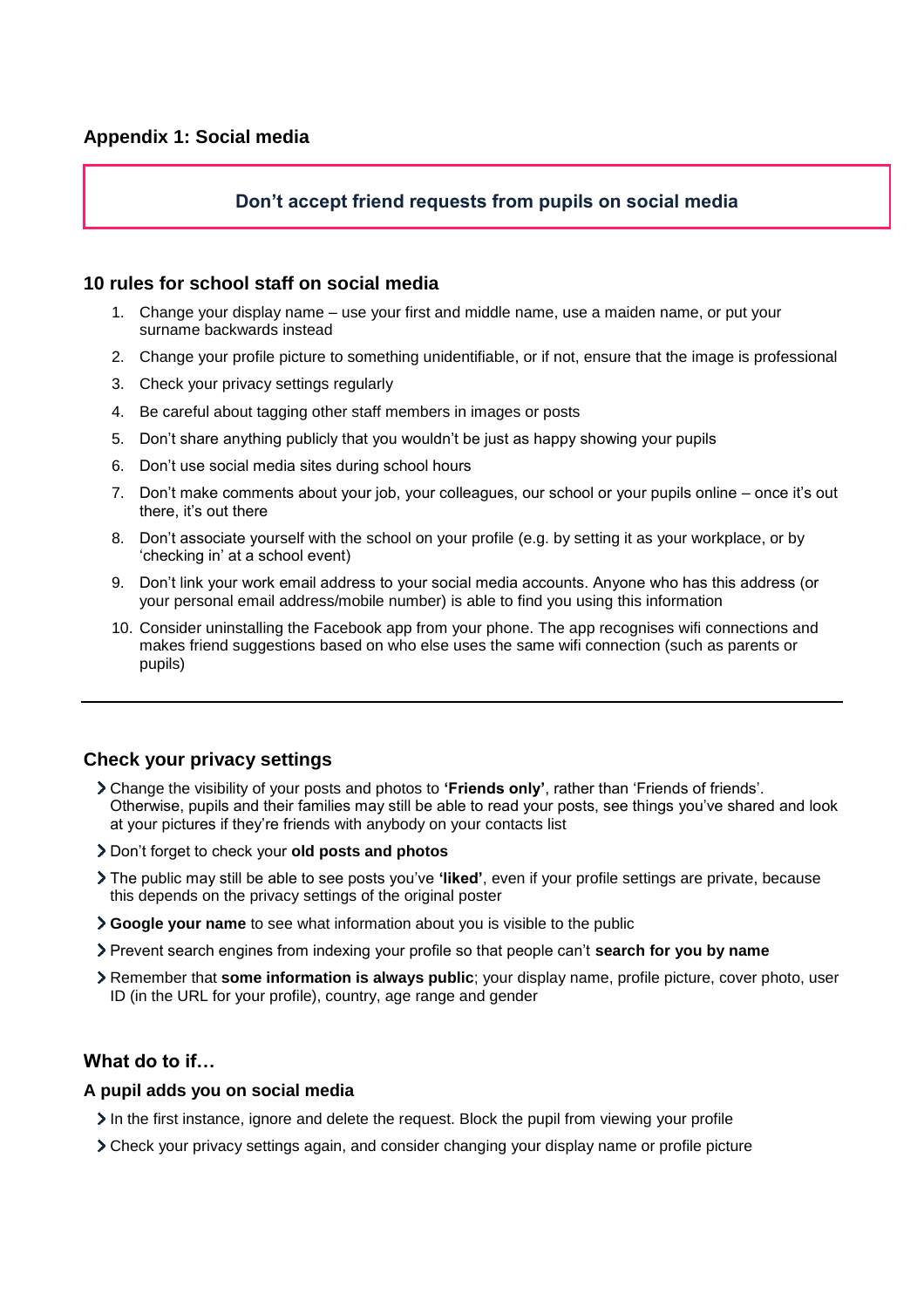- If the pupil asks you about the friend request in person, tell them that you're not allowed to accept friend requests from pupils and that if they persist, you'll have to notify senior leadership and/or their parents. If the pupil persists, take a screenshot of their request and any accompanying messages. Notify the safeguarding lead.
- Notify the senior leadership team or the Principal about what's happening

#### **A parent adds you on social media**

It is at your discretion whether to respond, although we strongly advise against it. Bear in mind that:

- Responding to one parent's friend request or message might set an unwelcome precedent for both you and other teachers at the school
- Pupils may then have indirect access through their parent's account to anything you post, share, comment on or are tagged in
- If you wish to decline the offer or ignore the message, consider drafting a stock response to let the parent know that you're doing so

#### **You're being harassed on social media, or somebody is spreading something offensive about you**

- **Do not** retaliate or respond in any way
- Save evidence of any abuse by taking screenshots and recording the time and date it occurred
- Report the material to Facebook or the relevant social network and ask them to remove it
- If the perpetrator is a current pupil or staff member, our mediation and disciplinary procedures are usually sufficient to deal with online incidents
- If the perpetrator is a parent or other external adult, a senior member of staff should invite them to a meeting to address any reasonable concerns or complaints and/or request they remove the offending comments or material
- If the comments are racist, sexist, of a sexual nature or constitute a hate crime, you or a senior leader should consider contacting the police

#### **See the school social media policy for further information**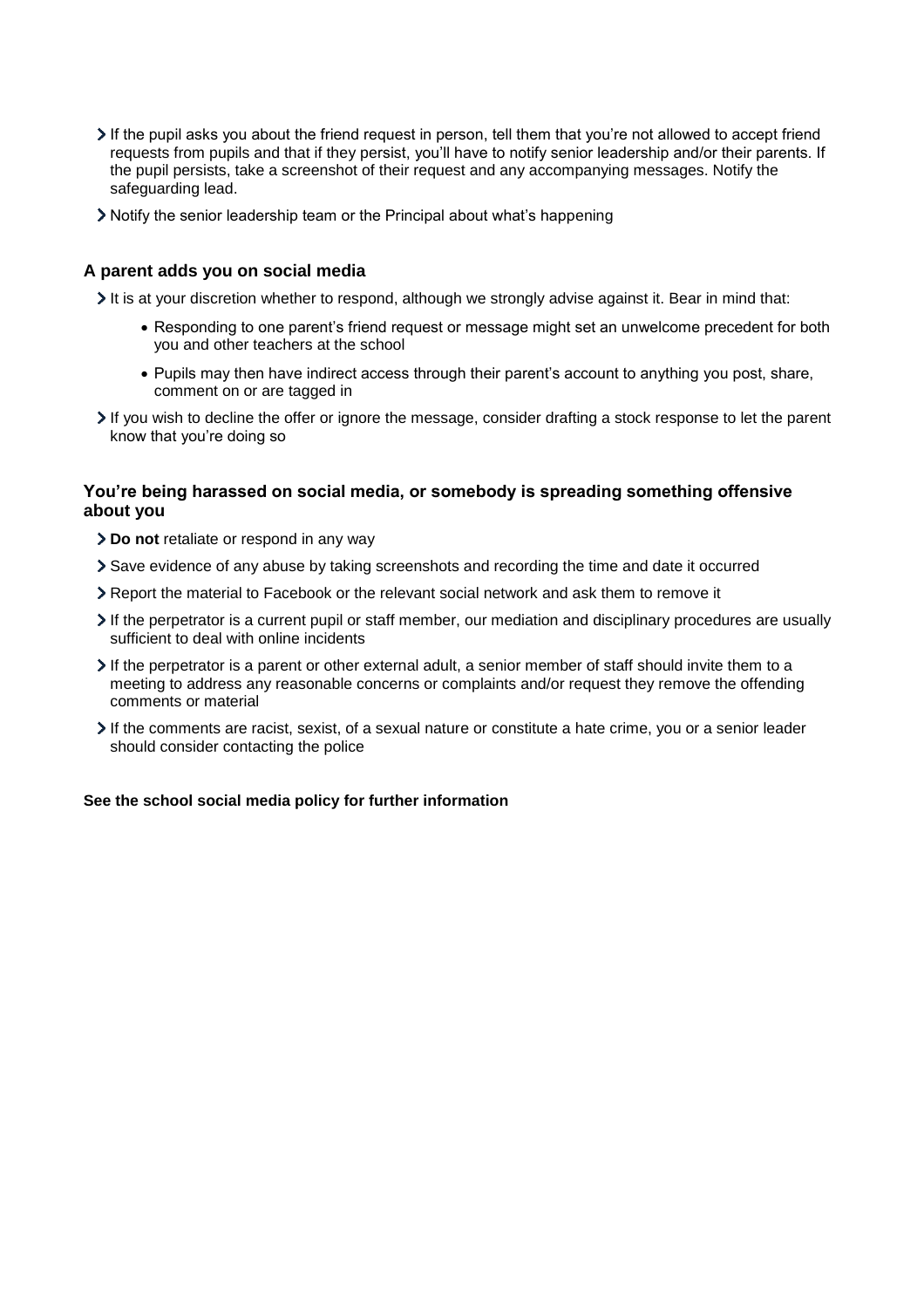## <span id="page-12-0"></span>**Appendix 2: Acceptable use of the internet: agreement for parents and carers**

### **Acceptable use of the internet: agreement for parents and carers**

#### **Name of parent/carer:**

#### **Name of child:**

Online channels are an important way for parents/carers to communicate with, or about, our school. The school uses the following channels:

- Our official Twitter page
- Email/text groups for parents (for school announcements and information)
- Our virtual learning platform

Parents/carers also set up independent channels to help them stay on top of what's happening in their child's class. For example, class/year Facebook groups, email groups, or chats (through apps such as WhatsApp).

When communicating with the school via official communication channels, or using private/independent channels to talk about the school, I will:

- Be respectful towards members of staff, and the school, at all times
- Be respectful of other parents/carers and children
- Direct any complaints or concerns through the school's official channels, so they can be dealt with in line with the school's complaints procedure
- Be aware that secures software monitors the computer use for concerns

I will not:

- Use private groups, the school's Facebook page, or personal social media to complain about or criticise members of staff. This is not constructive and the school can't improve or address issues if they aren't raised in an appropriate way
- Use private groups, the school's Twitter page, or personal social media to complain about, or try to resolve, a behaviour issue involving other pupils. I will contact the school and speak to the appropriate member of staff if I'm aware of a specific behaviour issue or incident
- Upload or share photos or videos on social media of any child other than my own, unless I have the permission of other children's parents/carers

| Signed: | Date: |
|---------|-------|
|         |       |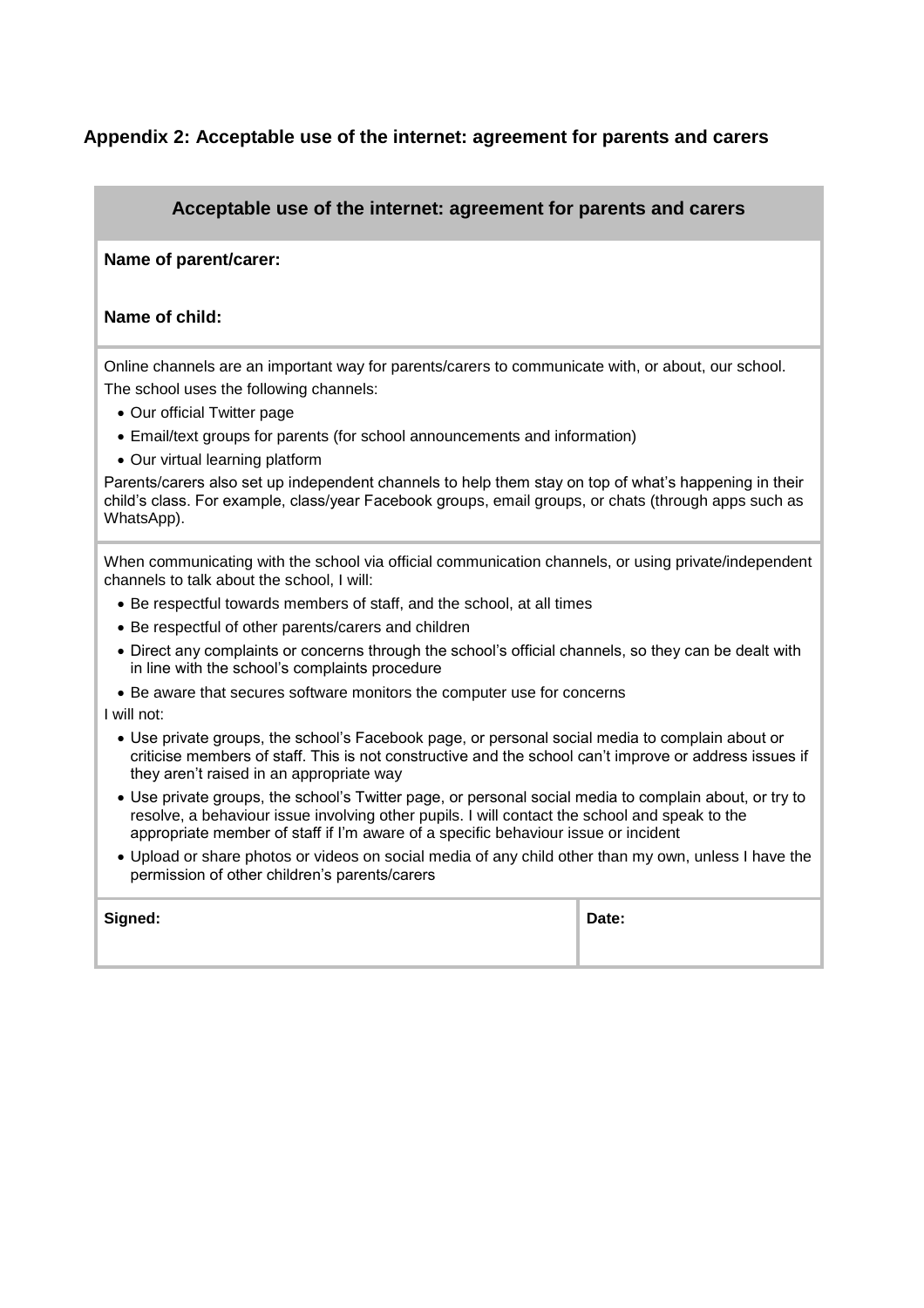## <span id="page-13-0"></span>**Appendix 3: Acceptable use agreement for pupils**

## **Acceptable use of the school's ICT facilities and internet: agreement for pupils and parents/carers**

## **Name of pupil:**

## **Acceptable Use Agreement (Student/Parental Copy)**

In order to use the Internet and e-mail facilities at Rainford High safely I will agree to follow the points outlined below:

 1. I will not bring files into school that may contain unsuitable material, viruses or games via media such as disks, CDs, pen/portable drives, communication devices such as mobile bhones or e-mail.

- 2. I understand that the school will monitor:
	- the contents of my e-mails and files used and stored on the computer system
	- the websites that I access, as well as those that I attempt to access
	- my use of the school's ICT facilities and systems
- 3. When using the school's ICT facilities and accessing the internet I **will not:**
	- reveal my personal details, or those of anyone else, over the Internet, through e-mail, or using the school computer system.
	- Share my password with others or log in to the school's network using someone else's details. If I think that someone may have my password and username I will inform a member of staff immediately and change my password as soon as possible.
	- Use them without a teacher being present, or without a teacher's permission
	- Use them for a non-educational purpose (both during and outside school hours)
	- Attempt to gain unauthorised access to the school computer system or other user's accounts/files.
	- download any files using the school computer system unless I have permission from a member of staff and a member of staff supervises me when doing so.
	- When sending emails or communicating online, use any inappropriate, malicious or offensive language or unsuitable text or images.
	- Use them to break school rules
	- Access any inappropriate websites
	- Access social networking sites (unless my teacher has expressly allowed this as part of a learning activity)
	- Use chat rooms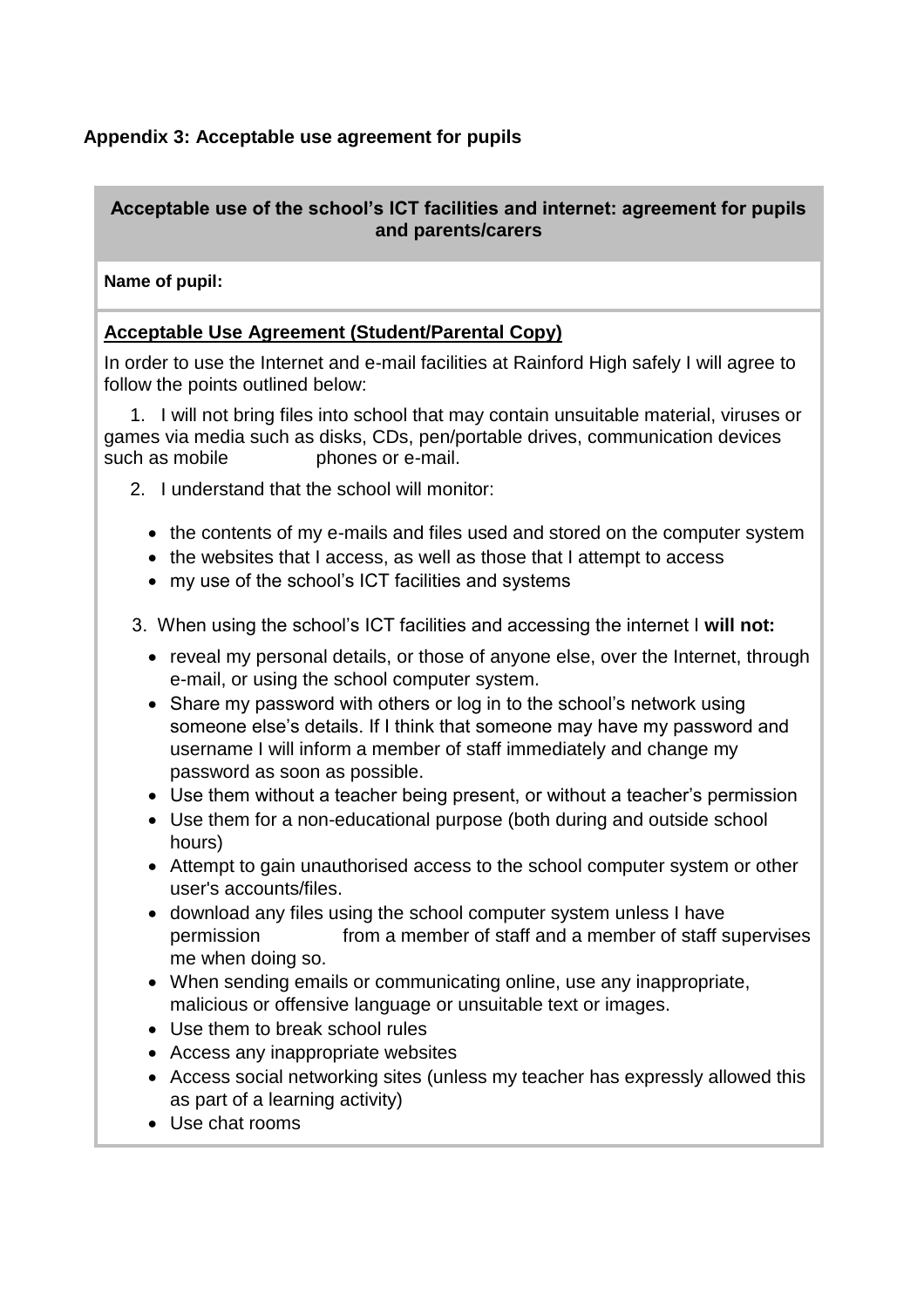- Open any attachments in emails, or follow any links in emails, without first checking with a teacher
- Bully other people
- 4. I will immediately let a teacher or other member of staff know if I find any material which might upset, distress or harm me or others
- 5. I will always use the school's ICT systems and internet responsibly.
- 6. I understand that if I do not follow the school agreement, even when I am not in school, then my Internet access, e-mail facility and/or user account will be disabled immediately in addition to disciplinary actions that the school will enforce.
- 7. I understand that the possession of certain types of unsuitable material can lead to **prosecution** by the police.
- 8. Be aware that secures software monitors the computer use for concerns

In the interests of security, Rainford High reserves the right to make a detailed log of user's access to this system and to make any amendments to this agreement as and when necessary.

| Signed (pupil):                                                                                                                                                                                                                                                                                                                                                     | Date: |  |  |
|---------------------------------------------------------------------------------------------------------------------------------------------------------------------------------------------------------------------------------------------------------------------------------------------------------------------------------------------------------------------|-------|--|--|
| Parent/carer agreement: I agree that my child can use the school's ICT systems and internet when<br>appropriately supervised by a member of school staff. I agree to the conditions set out above for pupils<br>using the school's ICT systems and internet, and for using personal electronic devices in school, and<br>will make sure my child understands these. |       |  |  |
| Signed (parent/carer):                                                                                                                                                                                                                                                                                                                                              | Date: |  |  |